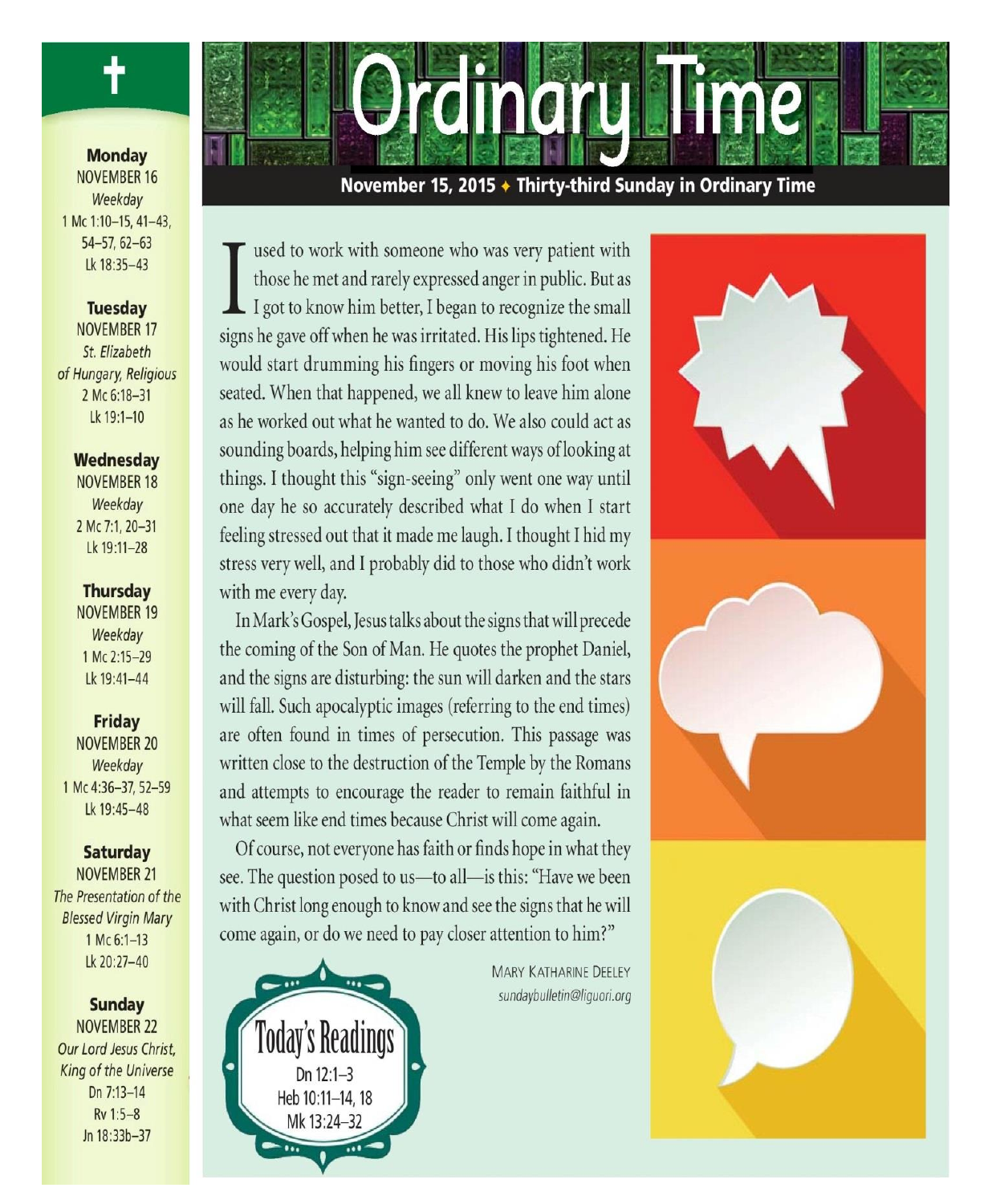

**33 rd Sunday In Ordinary Time**

*November 15, 2015* 



# *St. Ann Catholic Church & Our Lady of Chartres Mission Pastor: Reverend Khoa P. Vo*

*Office: 228-832-2560, Fax: 228-832-3140 Hours: Monday-Friday 9am-4pm.*  **Web: www.stannparishlizana.org --- Email: [stanncatholic@bellsouth.net](mailto:stanncatholic@bellsouth.net)**



EUCHARISTIC ADORATION Every Friday Adoration from 8:30 a.m. to 9:30 a.m SACRAMENT OF RECONCILIATION Both Before Mass and by Appointment. *Mass Schedule for this Week*  Our Lady of Chartres Mass Schedule Sun 7:30 am Novena St. Ann Mass Schedule & Intentions Sat 4:00 pm +Gerard Armand Sun 9:00am Novena

Mon 8:00am +Cathy Smith Tues 8:00 am +Fr Pete Wed 6:00 pm +Cathy Smith Thu 8:00 am+Fr Pete Fri 8:00 am +Fr Pete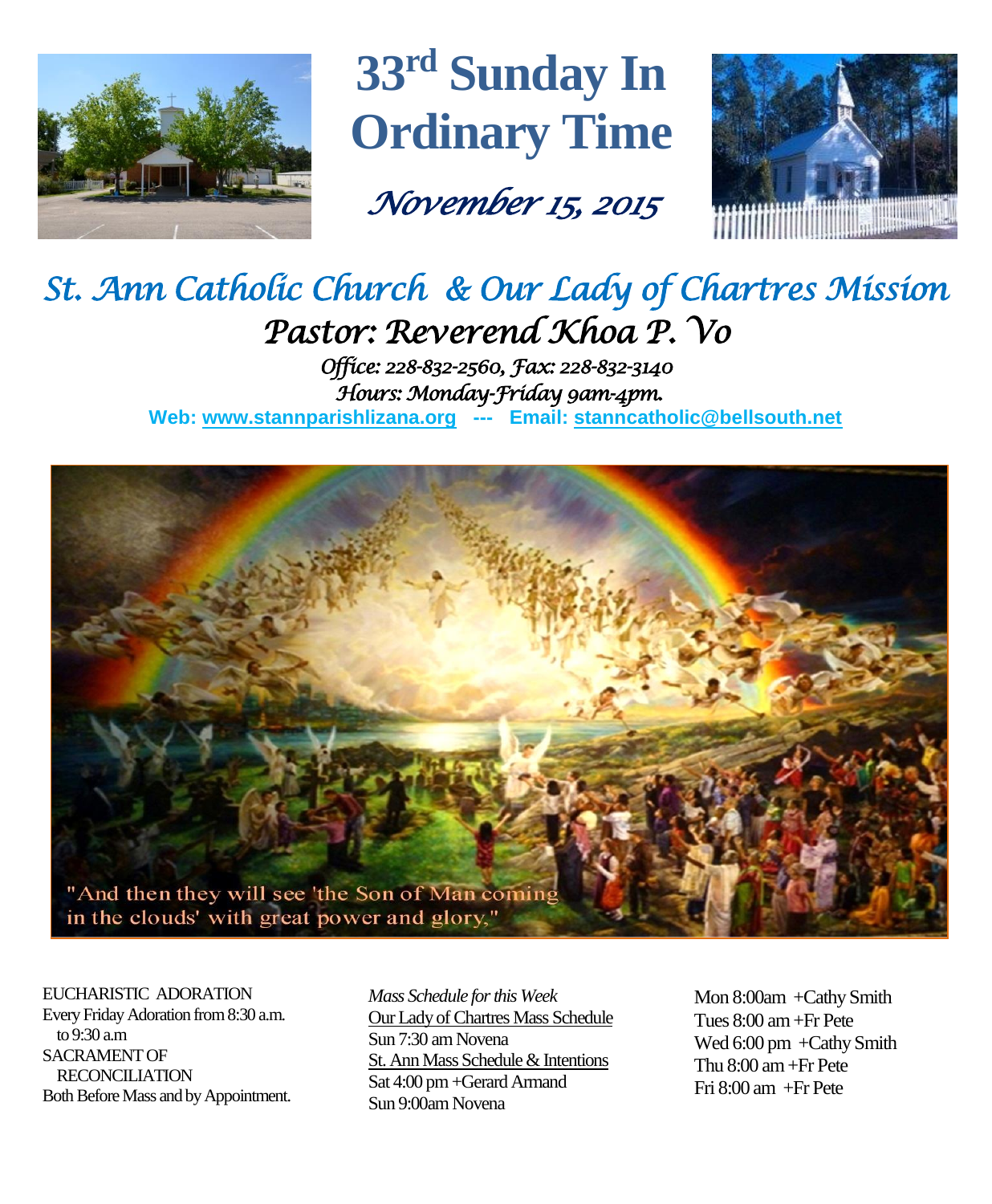## *From Father Khoa's Desk...*

#### *Dear Parishioners and Friends,*

There were a bunch of folks who believed that the world was going to end in October of 2012. They based that belief on the supposed long count of the Mayan calendar. Since you're reading this, the world obviously didn't end. Of course, there are some dissenters who are holding out for December 21. Also there were people who followed Harold Camping who thought May 21, 2011, would be the last day. When it wasn't, Mr. Camping did a quick recalculation and informed everyone that it was really going to be October 21, 2011. Why is it that Americans seem to get caught up in these predictions? These are not just recent occurrences. The nineteenth century was rife with these kinds of predictions and movements. In uncertain times it may be that some people find a certain solace in having a date in their minds as to when things will end.

In this weekend's Gospel, Jesus points out that there are signs to accompany the end of time. The sun will darken and the moon will not give light. Scientists tell us we've only got about 4.5 billion years left on this one. As for the Son of Man coming in the clouds, Jesus has not left us with a date on which he is returning. For those who can get wrapped up in predictions of this sort, the words of Jesus are pretty clear: "that day or hour, no one knows" (Mk 13:32). As Christians we don't need to know the date of Christ's return in glory. Whether it happens this afternoon or a million years from now really makes no difference. What is important is that we live our lives in such a way that we are always ready for his return. If we follow his commands, live according to Christ's law of love, and care for those in need, we will be ready whenever our Lord comes to take us home.

## *Have a great week! May God bless all of us!*

### **...Fr. Khoa**

### *† With Sympathy †*

Father Vo and the community of St Ann and OL Chartres Parish extend our deepest sympathy to the family of Bootz Moran, whose Mother, Betty Pierce passed away. May she rest in Eternal Glory and may her loved ones receive God's consolation and peace. Please keep Bootz and her family in your prayers.

## *Next Weekend is the Special Collection for the Campaign for Human Development*

**Garage Sale: This Saturday Nov 14** and 21. Please contact **Beverly** and **Loretta**. Thank you.

**ST. ANN STEWARDSHIP:\*\* 83**Identifiable: **\$1,262.00;** Loose: **\$1,937.00;**  Total**: \$3,189.00;** Children: **\$22.00;** Building Fund**: \$144.75;** All Saints: **\$12.00;**  Solemnity of Mary**: \$20.00.**

**OL OF CHARTRES STEWARDSHIP:** Identifiable: **\$80.00**; Loose: **\$278.00;** Total**: \$358.00**.

 **\*\*Amount needed weekly \$2,908.84. Thank you for your generosity.**

*Thanksgiving Basket:* Thank you for your continual support and help for the poor. The baskets can be pick up **next Sunday Oct 22 from 10-11:15am**.

*Parish Council:* Meet **next Saturday Sat 21**.

**Fr Pete's Memorial:** If you have any question, please contact Douglas Ladner.